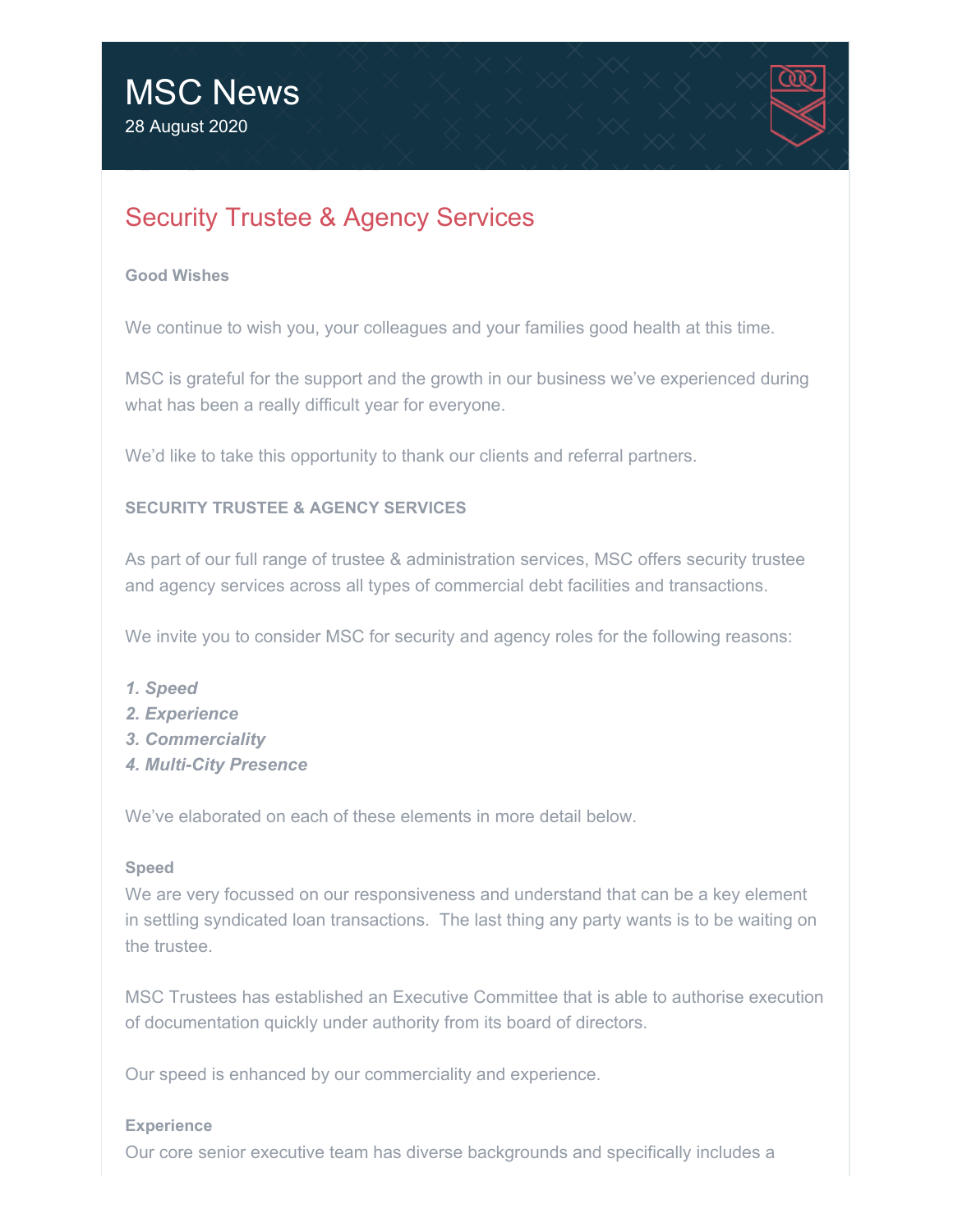number of ex banking & finance personnel with deep lending experience.

This means we understand loan transactions and can deal with structuring complexity easily when required without unnecessary delay.

Our understanding extends to loan book management, default management, valuation policy and distressed debt workouts.

We believe this experience separates MSC from other trustees. We'd like to highlight the following key executives with lending experience:

*Matthew Fletcher (MD) – 25 years structured finance experience including direct lending experience at Lloyds/HBOS, NAB London, St.George & BankSA. Matt's transactional experience covers senior debt, mezzanine, JV, club and equity participation.*

*Shelley Brown (Head of Compliance) – 20 years banking and finance experience at NAB, ASIC and KPMG. Shelley is experienced in wholesale banking including securitisation, covered bonds, structured finance products, derivatives and non-traded assets. Shelley also has experience in risk, compliance and governance in financial services.* 

*Henry Moo (Relationship Manager) – 24 years corporate banking experience at ANZ, HSBC, ABN AMRO, and The Bank of East Asia, with focus in property related lending in China and Australia.*

#### **Commerciality**

Our experience and focus on flexibility bring commerciality.

And our commerciality is what separates us from other trustees, who may lack direct lending/asset experience and are focussed on a more standardised approach to trustee roles.

A standardised, check-list approach may make the internal process of a trustee easier, but it falls apart for non-vanilla transactions with any aspect of complexity, often leading to unnecessary frustration and delay for key parties and their solicitors.

This commercial approach is embedded in MSC culture. It's appreciated by our referral partners and our clients and a reason for our growth across a diverse range of trustee roles.

#### **Multi-City Presence**

With offices and people on the ground in Melbourne, Sydney and Brisbane – we are confident this is another reason we are able to respond quickly and effectively.